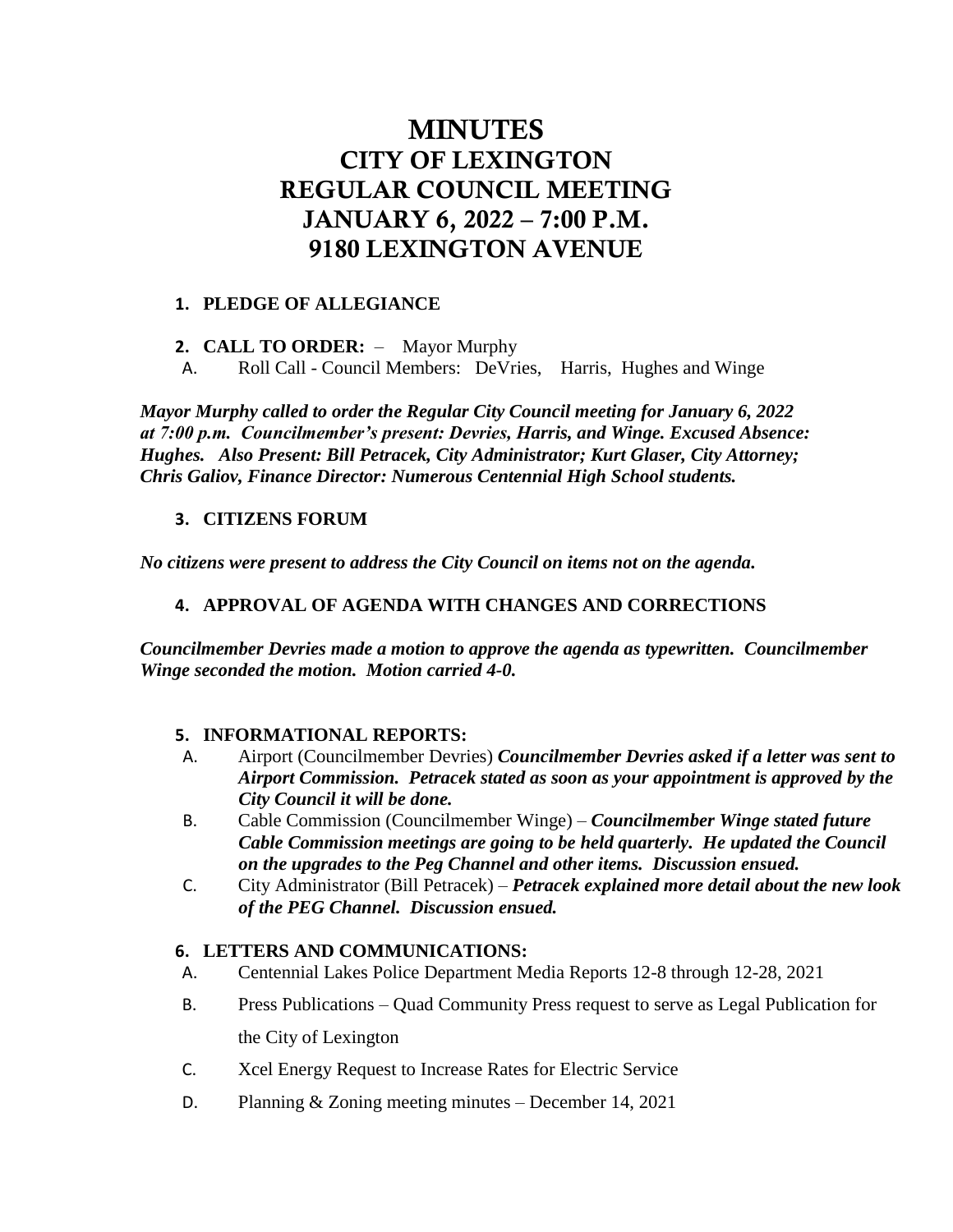#### *No discussion on Letters and Communications.*

- **7. CONSENT ITEMS:**
- A. Recommendation to Approve Council Minutes: Council Meeting – December 16, 2021
- B. Recommendation to Approve Claims and Bills:

Check #'s 48463 through 48519 Check #'s 48520 through 48533 Check #'s 14125 through 14134 Check #'s 14137 through 14153

*Councilmember Devries made a motion to approve the consent agenda items. Councilmember Harris seconded the motion. Motion carried 4-0.*

## **8. ACTION ITEMS:**

A. Recommendation to Approve Resolution NO. 22-01 – A Resolution

Approving the Naming of Appointees for 2022

*Councilmember Winge made a motion to Approve Resolution NO. 22-01 – A Resolution Approving the Naming of Appointees for 2022. Councilmember Harris seconded the motion. Motion carried 4-0.* 

B. Recommendation to Approve Resolution NO. 22-02 – A Resolution Adopting

the 2022 Fee Schedule

## *Councilmember Devries made a motion to Approve Resolution NO. 22-02 – A Resolution Adopting the 2022 Fee Schedule. Councilmember Winge seconded the motion. Motion carried 4-0.*

C. Recommendation to Approve Resolution NO. 22-03 – A Resolution Establishing

Procedures Relating to Compliance with Reimbursement Bond Regulations

Under the Internal Revenue Code.

*Councilmember Winge made a motion to Approve Resolution NO. 22-03 – A Resolution Establishing Procedures Relating to Compliance with Reimbursement Bond Regulations Under the Internal Revenue Code. Councilmember Harris seconded the motion. Motion carried 4-0.*

D. Recommendation to Approve Resolution NO. 22-04 – A Resolution to Establish

a Local Board of Appeals and Equalization, Pursuant to Minnesota Statute 274.014,

Subd.  $3 (C)$ 

*Petracek stated that Councilmember Winge has completed the LBAE training to bring Lexington into compliance with the State of Minnesota and Lexington can now take back control of the Local Board of Appeals and Equalization. Discussion ensued.*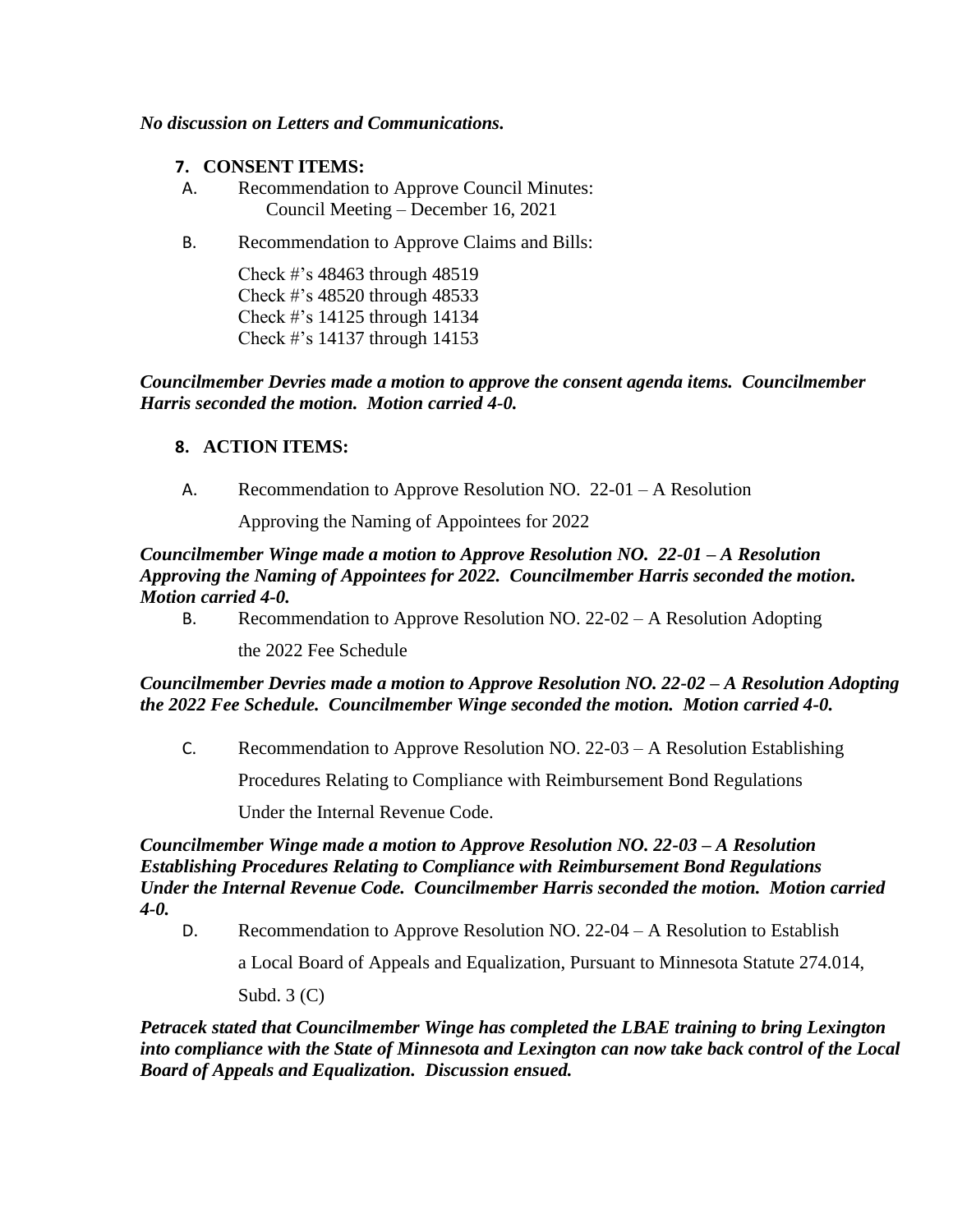*Councilmember Devries made a motion to Approve Resolution NO. 22-04 – A Resolution to Establish a Local Board of Appeals and Equalization, Pursuant to Minnesota Statute 274.014, Subd. 3 (C). Councilmember Harris seconded the motion. Motion carried 4-0.* 

E. Recommendation to Approve Resolution NO. 22-05 – A Resolution Approving State of Minnesota Joint Powers Agreements with the City of Lexington on Behalf of its City Attorney

*Councilmember Harris made a motion to Approve Resolution NO. 22-05 – A Resolution Approving State of Minnesota Joint Powers Agreements with the City of Lexington on Behalf of its City Attorney. Councilmember Devries seconded the motion. Motion carried 4-0.* 

F. Recommendation to Approve Resolution NO. 22-06 – A Resolution Approving

Participation in Opioid Litigation Settlements.

*Councilmember Harris made a motion to Approve Resolution NO. 22-06 – A Resolution Approving Participation in Opioid Litigation Settlements. Councilmember Devries seconded the motion. Motion carried 4-0.* 

G. Planning and Zoning Commission Recommendation for First Reading of

Ordinance 22-01 – An Ordinance Revising Zoning Districts M-1, M-2,

and B-1 Zones.

*Discussion on Ordinance 22-01 – An Ordinance Revising Zoning Districts M-1, M-2, and B-1 Zones. Attorney Glaser and City Administrator Petracek explained the purpose for the proposed amendments to the zoning districts coming from P & Z. Discussion ensued.*

*Councilmember Harris asked about the addition of adult oriented businesses. Attorney Glaser stated that the City has an obligation to the First Amendment of the Bill of Rights to allow adult oriented businesses in some area or zoning district in the community. Discussion ensued.* 

*Attorney Glaser provided the first reading of Ordinance 22-01.*

H. First Reading of Ordinance 22-02 – An Ordinance Revising Stormwater

Management

*Attorney Glaser provided the first reading of Ordinance 22-02. Discussion ensued.* 

I. Recommendation to Approve a Memorandum of Understanding (MOU) with

Centennial Lakes Little League Association

*Councilmember Winge made a motion to Approve a Memorandum of Understanding (MOU) with Centennial Lakes Little League Association. Councilmember Harris seconded the motion. Motion carried 4-0.*